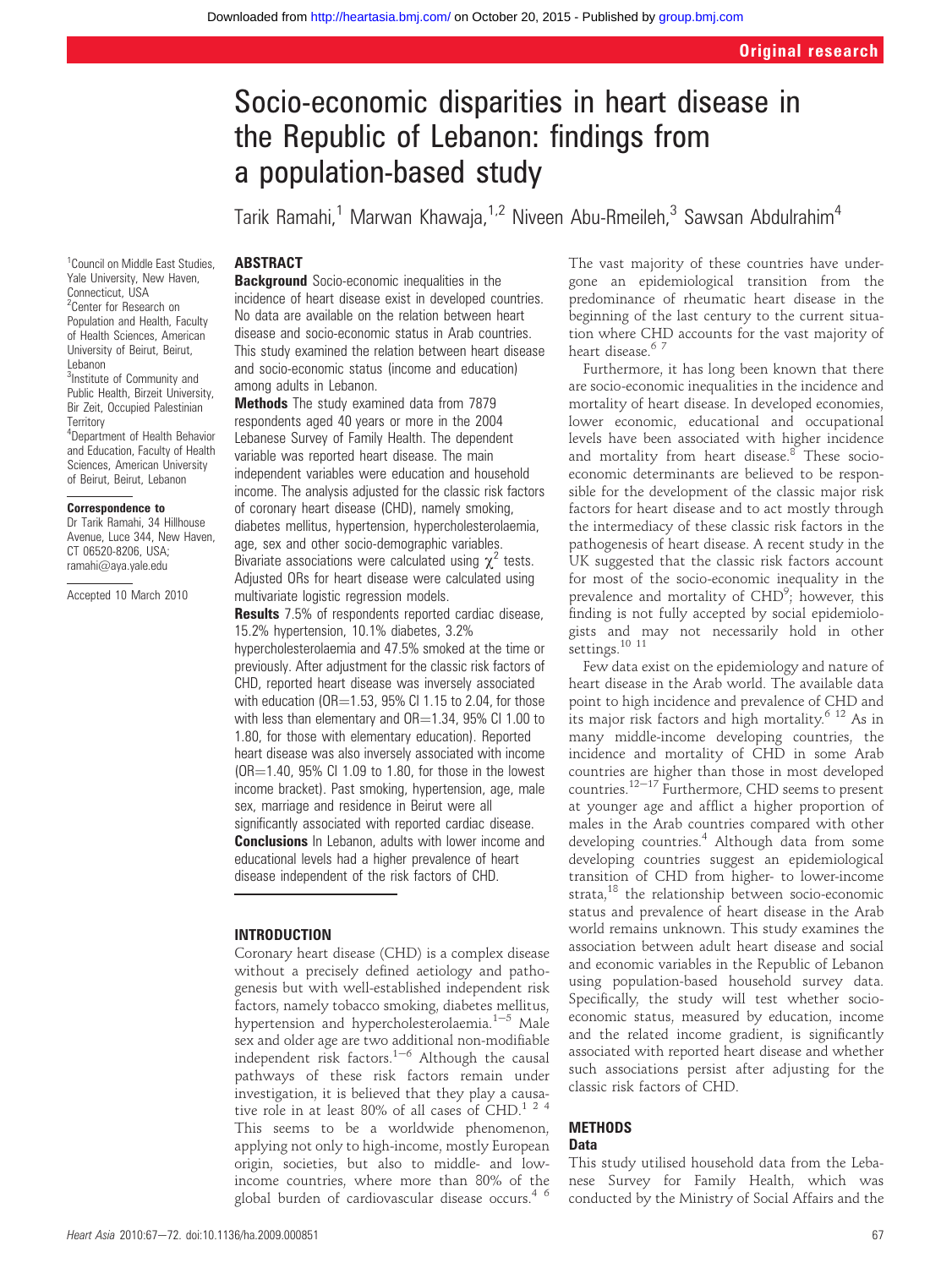# Original research

Pan-Arab Project for Family Health (PAPFAM) in 2004.<sup>19</sup> The PAPFAM survey used a standard questionnaire instrument designed for large regional survey programmes and was preceded by a pilot study testing the validity and reliability of the wording of its questions. The survey followed a stratified, twostage probability sampling design. The sample was drawn by dividing Lebanon into 15 geographical areas, with a random sample drawn from each area in two stages. In the first stage, a systemic random sample of 449 primary sampling units was drawn. In the second stage, a random sample of 7098 main housing units was selected from these primary sampling units. A total of 6505 households were found and visited in these dwellings. Interviews were completed for 5532 households (85% response rates). Data were collected between April and November 2004 by well-trained interviewers using face-to-face interviews. For this study, a subsample  $(n=7879)$  of all persons aged 40 years and older found in the surveyed households was selected for analysis. This study analysed data collected using one of four instruments used in the survey, a household questionnaire containing basic demographic and socio-economic data on households and household members.

The outcome variable in this study is self-reported heart disease, which, in more than 97% of subjects, was diagnosed by a healthcare provider. The PAPFAM survey included a module on chronic diseases containing questions on 24 diseases for all family members. These included heart disease (without further specification) and the classic risk factors for CHD, namely hypertension, diabetes mellitus and hypercholesterolaemia. Information on tobacco smoking history was obtained in another module of the survey. For each household member, up to two chronic diseases were reported, in addition to one question about medical diagnosis of the reported diseases. In this study, any member who chose heart disease as one of the two reported chronic diseases was considered a case. Socio-economic status was measured by two variables, total monthly household income and completed education. Household income was first divided into quintiles at the household level before merging it with the household members' data. It was subsequently transformed into three groups (low, middle and high). The variable 'completed education' consisted of four levels: less than elementary, elementary, preparatory, and secondary or higher education. Data on the classic independent risk factors for CHD obtained from the survey were included in the analysis, specifically history of hypertension, diabetes mellitus, hypercholesterolaemia and smoking status (current, past smoker, never smoked). Socio-demographic factors including age (40–49,  $50-59$ ,  $60-69$ ,  $70$  and above), sex, marital status (single, married, previously married), labour force participation (active, non-active) and region of residence (the Bekaa Valley, North, Mount Lebanon, South and Nabatia, and Beirut) were also used in the analysis.

#### Analysis

Descriptive analyses of all variables used in the study were first undertaken. The associations between reported heart disease and classic risk factors and socio-economic and demographic variables were then assessed using  $\chi^2$  tests of associations. Adjusted ORs of heart disease were then calculated from multivariate logistic regression models. Two regression models were performed; one with education and another with income because preliminary analysis showed that education was highly associated with income. Sampling weights were used in the analysis in order to correct for non-response and unequal probability of selections. The statistical analyses were performed using the SPSS for Windows (version 16; SPSS, Chicago, Illinois) statistical software program.

#### RESULTS

Overall, 7.5% of respondents (those 40 years of age and older) reported heart disease, 15.2% reported hypertension, 10.1% reported diabetes mellitus, and 3.2% reported hypercholesterolaemia (table 1). Nearly half of respondents smoked, 36.8% reporting current smoking, and 10.7% reporting past smoking. There were more females (52.4%) than males in the sample, and over a third of respondents were in the younger age group, 40-49 years. The median age of the study population was 55 years. Education was low, with 31% of respondents having had less than elementary education, and only 24.8% having had secondary or higher education. Of all respondents, 32% came from low-income households and 23.9% from highincome households. Labour force participation was relatively low at 46.7%, mainly due to low economic activity among women. The vast majority of respondents were currently married (77%), and only 9.4% were single. Mount Lebanon had the largest proportion of respondents (40.4%), and the Bekaa Valley had the smallest (11.1%), followed by Beirut (13.3%). For some of the variables, there were missing values, but these amounted to less than 1% of the respondents. Given these very small proportions, no imputations of missing values were required, as the excluded values would have had no effect on the overall findings.

With the notable exception of hypercholesterolaemia, all of the classic risk factors for CHD were associated with a higher prevalence of reported heart disease. Reported heart disease was higher among males and older people as expected, but it was also higher among the married or previously married, non-participants in labour force, those from poorer households and people of lower educational level. As shown in table 2, all four classic risk factors for CHD (tobacco smoking, hypertension, diabetes mellitus and hypercholesterolaemia) were also inversely related to educational level and income, with the exception of hypercholesterolaemia and income.

Table 3 shows the adjusted ORs for reported heart disease. Model 1 displays the ORs for reporting heart disease by socioeconomic variables only. As shown in the table, both income and education were significantly associated with reporting heart disease. A socio-economic gradient, similar to dose-response association, was also evident for both variables. The odds for reporting heart disease were 2.8 (95% CI 2.19 to 3.63) for persons with less than elementary education, 1.8 (95% CI 1.37 to 2.37) for those with elementary education, and 1.4 (95% CI 1.03 to 1.90) for those with preparatory education, all compared with respondents with secondary education and higher. Similarly, persons with the lowest income were 1.52 (95% CI 1.21 to 1.92) times more likely to report heart disease compared with those in the highest income bracket, but there was no statistically significant gradient for income and heart disease.

Two additional models are displayed in the table, one with education and another with income, both adjusted for classical risk factors and other relevant socio-demographic factors. In model 2, the association between reported heart disease and education was attenuated but remained statistically significant after controlling for the classic risk factors and the other sociodemographic factors. The OR of reporting heart disease was higher for those with less than elementary ( $OR=1.53$ ,  $95\%$  CI 1.15 to 2.04) and elementary education (OR=1.34, 95% CI 1.00 to 1.80) compared with those with secondary and higher education. An educational gradient for heart disease was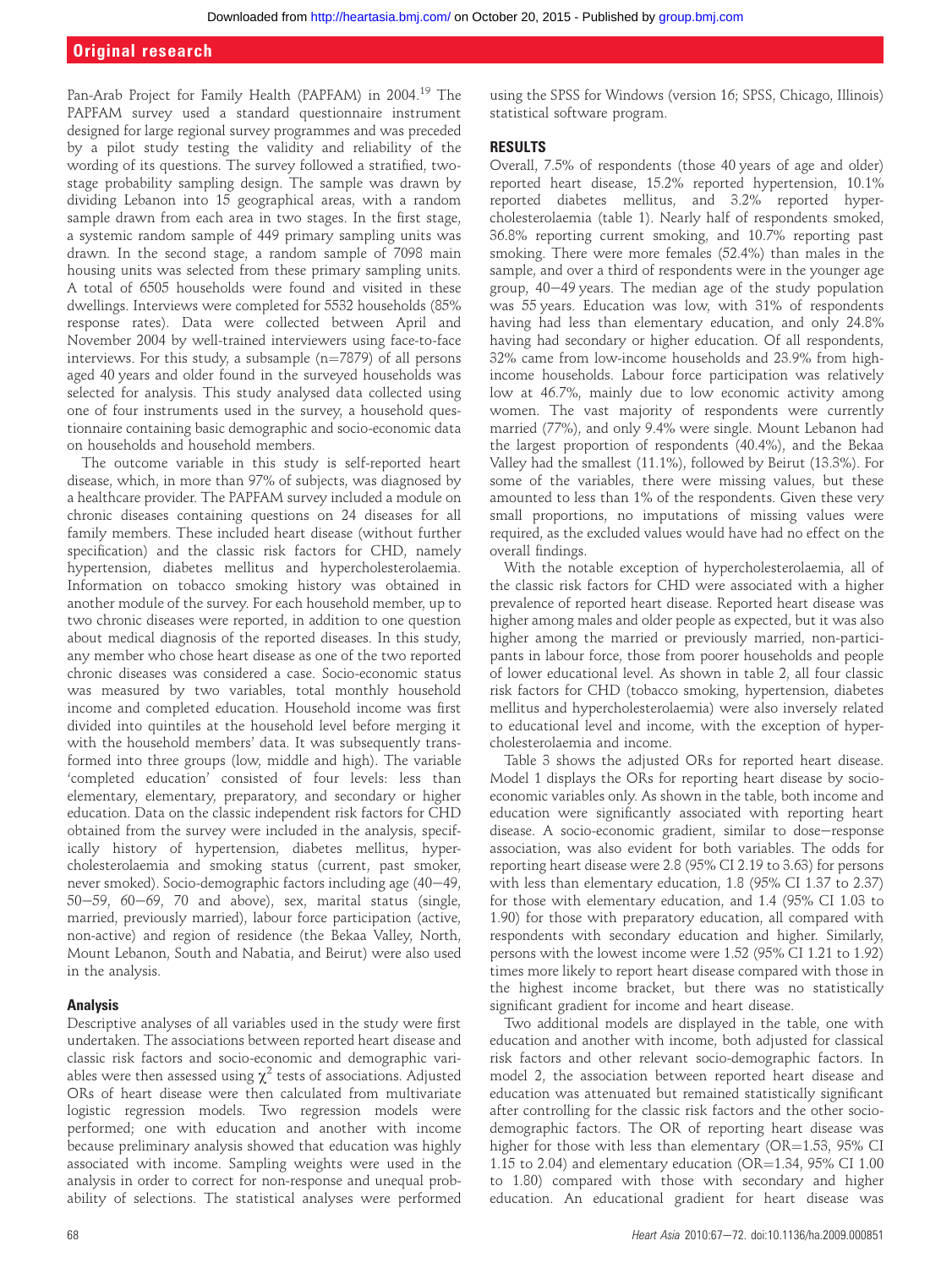| Table 1 Characteristics of the study population (adults 40 years of age and older) and proportion of |  |  |  |  |  |
|------------------------------------------------------------------------------------------------------|--|--|--|--|--|
| reported heart disease in relation to background variables, Lebanon 2004                             |  |  |  |  |  |

|                            | Total subjects $(N = 7879)$ |            | <b>Subjects reporting heart</b><br>disease |            |          |
|----------------------------|-----------------------------|------------|--------------------------------------------|------------|----------|
| <b>Variable</b>            | N                           | Percentage | N                                          | Percentage | p Value* |
| Heart disease              |                             |            |                                            |            |          |
| Yes                        | 594                         | 7.5        |                                            |            |          |
| No                         | 7285                        | 92.5       |                                            |            |          |
| Sex                        |                             |            |                                            |            |          |
| Male                       | 3751                        | 47.6       | 322                                        | 8.6        | < 0.001  |
| Female                     | 4128                        | 52.4       | 271                                        | 6.6        |          |
| Age                        |                             |            |                                            |            |          |
| $70 +$                     | 1296                        | 16.5       | 241                                        | 18.6       | < 0.001  |
| $60 - 69$                  | 1593                        | 20.2       | 172                                        | 10.8       |          |
| $50 - 59$                  | 2124                        | 27.0       | 115                                        | 5.4        |          |
| $40 - 49$                  | 2866                        | 36.4       | 65                                         | 2.3        |          |
| Tobacco smoking            |                             |            |                                            |            |          |
| Current smoker             | 2880                        | 36.8       | 131                                        | 4.5        | < 0.001  |
| Past smoker                | 837                         | 10.7       | 172                                        | 20.6       |          |
| Never smoked               | 4112                        | 52.5       | 288                                        | 7.0        |          |
| Hypertension               |                             |            |                                            |            |          |
| Yes                        | 1201                        | 15.2       | 162                                        | 13.5       | < 0.001  |
| No                         | 6678                        | 84.8       | 432                                        | 6.5        |          |
| Diabetes mellitus          |                             |            |                                            |            |          |
| Yes                        | 793                         | 10.1       | 107                                        | 13.5       | < 0.001  |
| No                         | 7085                        | 89.9       | 487                                        | 6.9        |          |
| Hypercholesterolaemia      |                             |            |                                            |            |          |
| Yes                        | 251                         | 3.2        | 18                                         | 7.2        | 0.828    |
| No                         | 7628                        | 96.8       | 575                                        | 7.5        |          |
| Education                  |                             |            |                                            |            |          |
| Less than elementary       | 2424                        | 31.0       | 274                                        | 11.3       | < 0.001  |
| Elementary                 | 1988                        | 25.4       | 149                                        | 7.5        |          |
| Preparatory                | 1463                        | 18.7       | 87                                         | 5.9        |          |
| Secondary and higher       | 1938                        | 24.8       | 84                                         | 4.3        |          |
| Income                     |                             |            |                                            |            |          |
| Low                        | 2523                        | 32.0       | 230                                        | 9.1        | < 0.001  |
| Middle                     | 3474                        | 44.1       | 248                                        | 7.1        |          |
| High                       | 1881                        | 23.9       | 116                                        | 6.2        |          |
| Labour-force participation |                             |            |                                            |            |          |
| Inactive                   | 4161                        | 53.3       | 380                                        | 9.1        | < 0.001  |
| Active                     | 3644                        | 46.7       | 210                                        | 5.8        |          |
| Marriage                   |                             |            |                                            |            |          |
| Previously married         | 1072                        | 13.7       | 151                                        | 14.1       | < 0.001  |
| Married                    | 6043                        | 77.0       | 429                                        | 7.1        |          |
| Single                     | 736                         | 9.4        | 14                                         | 1.9        |          |
| Region                     |                             |            |                                            |            |          |
| <b>Beirut</b>              | 1048                        | 13.3       | 109                                        | 7.5        | < 0.001  |
| South and Nabatia          | 1282                        | 16.3       | 86                                         | 10.4       |          |
| Mount Lebanon              | 3186                        | 40.4       | 248                                        | 7.8        |          |
| North                      | 1491                        | 18.9       | 96                                         | 6.4        |          |
| Bekaa valley               | 872                         | 11.1       | 54                                         | 6.2        |          |

\*p Values (two-tailed) from  $\chi^2$  tests.

therefore evident in these data, with a statistically significant trend (p<0.04). In this multivariate model, which included education and socio-demographic variables, only reported hypertension and past smoking in addition to age and sex were significantly associated with reported heart disease, but not diabetes and hypercholesterolaemia. Respondents with hypertension were 1.24 times (95% CI 1.01 to 153) more likely to report heart disease than those without hypertension. Pastsmokers had higher OR of reporting heart disease ( $OR = 2.31$ , 95% CI 1.85 to 6.88) compared with never smokers, but current smokers had a lower OR of reporting heart disease (OR= $0.75$ , 95% CI 0.60 to 0.94) than never smokers. Males were significantly more likely (OR=1.44, 95% CI 1.13 to 1.83) to report

heart disease, and older respondents were also more likely to report heart disease compared with younger respondents. The OR for those aged 70 and above years was the highest at 4.90 (95% CI 3.48 to 6.88). An age gradient was also apparent with younger persons consistently less at risk for heart disease compared with older respondents. Finally, marital status and region were also associated with reported heart disease. Married  $(OR = 2.81, 95\% \text{ CI } 1.58 \text{ to } 4.97)$  and previously married (widowed or divorced) respondents (OR= $3.65$ ,  $95\%$  CI 2.02 to 6.60) were more likely to report heart disease than the nevermarried respondents. Lastly, those living in Beirut were more likely to report heart diseases ( $OR=1.86$ ,  $95\%$  CI 1.20 to 2.89) than those living in the Bekaa Valley.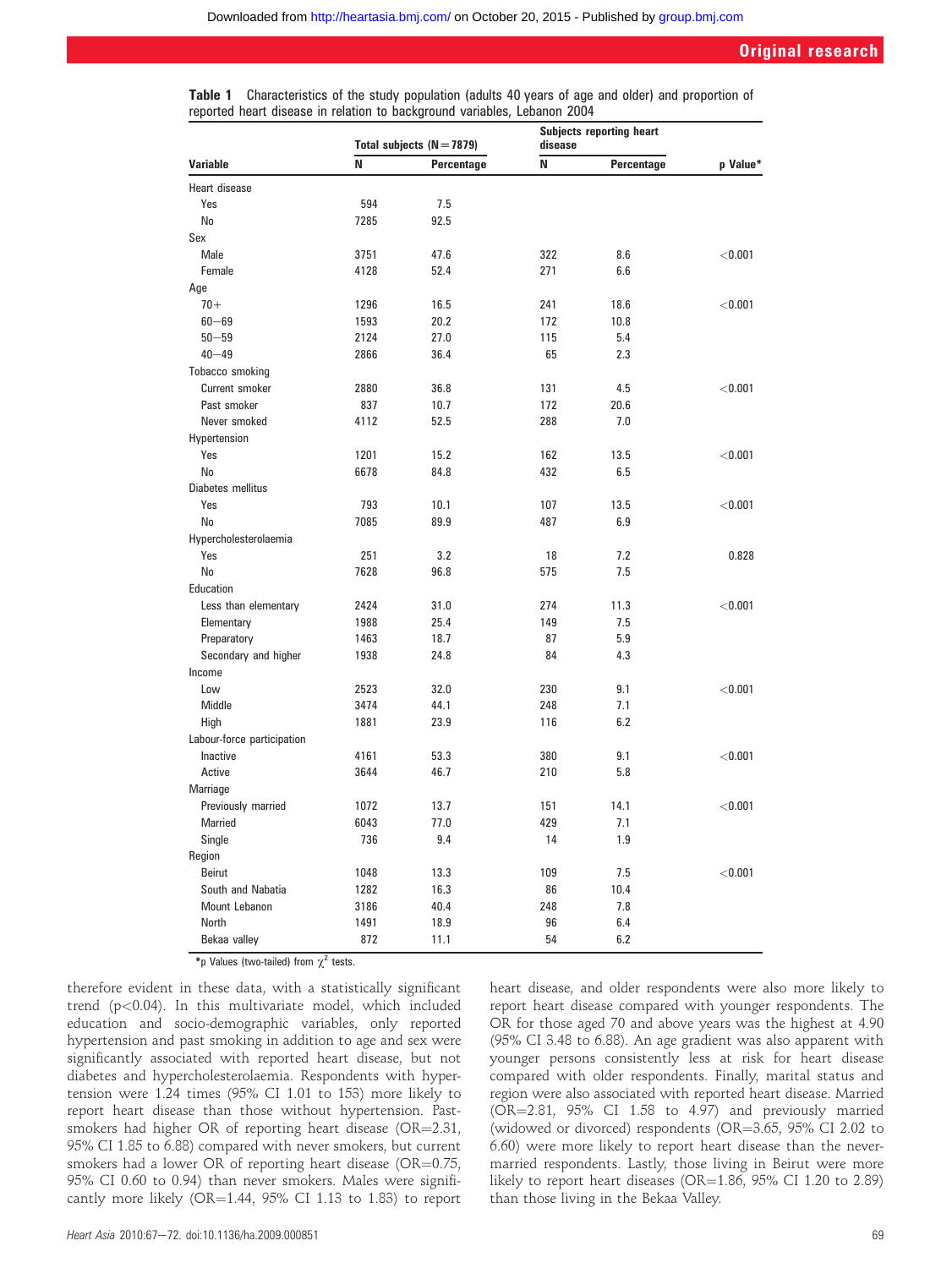#### Original research

| <b>Smoker</b> |                   |                          |     |            |                                                |
|---------------|-------------------|--------------------------|-----|------------|------------------------------------------------|
| N             | <b>Percentage</b> | p Value*                 | N   | Percentage | p Value*                                       |
|               |                   |                          |     |            |                                                |
| 1036          | 42.9              | < 0.001                  | 532 | 22.0       | < 0.001                                        |
| 1030          | 52.1              |                          | 312 | 15.7       |                                                |
| 780           | 53.7              |                          | 181 | 12.4       |                                                |
| 851           | 44.1              |                          | 173 | 8.9        |                                                |
|               |                   |                          |     |            |                                                |
| 1180          | 47.0              | < 0.024                  | 443 | 17.6       | < 0.001                                        |
| 1693          | 49.0              |                          | 533 | 15.3       |                                                |
| 843           | 45.2              |                          | 225 | 12.0       |                                                |
|               |                   |                          |     |            |                                                |
| N             | Percentage        | p Value*                 | N   | Percentage | p Value*                                       |
|               |                   |                          |     |            |                                                |
| 347           | 14.3              | < 0.001                  | 76  | 3.1        | < 0.002                                        |
| 211           | 10.6              |                          | 85  | 4.3        |                                                |
| 113           | 7.7               |                          | 48  | 3.3        |                                                |
| 122           | 6.3               |                          | 41  | 2.1        |                                                |
|               |                   |                          |     |            |                                                |
| 275           | 10.9              | < 0.018                  | 83  | 3.3        | 0.926                                          |
| 360           | 10.4              |                          | 110 | 3.2        |                                                |
| 158           | 8.4               |                          | 58  | 3.1        |                                                |
|               |                   | <b>Diabetes mellitus</b> |     |            | <b>Hypertension</b><br><b>High cholesterol</b> |

Table 2 Relation between coronary heart disease risk factors and socio-economic characteristics in Lebanon

\*p values (two-tailed) from  $\chi^2$  tests.

Model 3 in table 3 shows the adjusted ORs for reported heart disease with income, instead of education, as the index of socioeconomic status. As in model 1, respondents in the lowest income bracket had significantly higher odds of reporting heart disease (OR=1.40,  $95\%$  CI 1.09 to 1.80) than the richest respondents. Similar associations were found between reported heart disease and hypertension, smoking status, sex, age, marital status and region when income was used instead of education to index socio-economic status.

#### **DISCUSSION**

This study shows a significant association between the prevalence of reported heart disease and socio-economic status in adults 40 years of age and older residing in the Republic of Lebanon. It suggests that among the citizens and residents of Lebanon, a developing middle-income country with a human development index of  $0.796<sup>20</sup>$  those with a lower educational level and a lower household income have higher prevalence of heart disease. A socio-economic gradient of heart disease, previously noted in affluent predominantly Western countries,<sup>8</sup> is also evident in Lebanon. This finding is consistent with the worldwide epidemiological transition of coronary heart disease from a disease of the privileged to a disease of the lower socioeconomic groups.<sup>6 18</sup> <sup>21-24</sup> The study also shows a significant association in Lebanon between heart disease and three of the classic risk factors for coronary heart disease, namely tobacco smoking, diabetes mellitus and hypertension, but no such association with hypercholesterolaemia. All four risk factors are more prevalent in the lower-education group and, with the exception of hypercholesterolaemia, in the lower-income groups. The association between heart disease and socio-economic status persisted after adjusting for age, sex and all four independent risk factors, possibly suggesting other mechanisms through which socio-economic factors contribute to the development of heart disease in this predominantly younger population. Interestingly, the study suggests that heart disease has a higher prevalence in married people and an even higher

prevalence in previously married (widowed and divorced) persons compared with those never married, independently of age, other risk factors and socio-economic factors. This finding is consistent with previously reported data on the association of heart disease and marital status in Western countries<sup>25</sup> <sup>26</sup> and suggests a possible role for marital or parenting stress as well as the stresses of separation and bereavement in the development or precipitation of heart disease.

This study also confirms the relevance of the classic risk factors of coronary heart disease and their applicability to societies other than the predominantly wealthy and European-origin societies in which they were originally identified. It also reveals the high prevalence of some of these risk factors in this predominantly young population. The prevalence of tobacco smoking (47.5%, combined past and current, of adults 40 years or older), is likely a reasonably accurate estimate and is one of the highest in the world. Prevalence of hypertension (15.2%) and diabetes (10.1%) are likely underestimates but are still fairly high. These would all predict an ever-increasing burden of coronary heart disease. The lack of a statistically significant association between reported heart disease and reported hypercholesterolaemia is surprising. No definite inferences can be reached, however, in view of the low reported prevalence of hypercholesterolaemia. The latter is likely due to underdiagnosis of dyslipidaemia in the study population and under-reporting in this type of household surveys. Studies from neighbouring Arab countries have in fact reported a much higher prevalence of dyslipidaemia.<sup>12</sup> The same probably also applies to hypertension and diabetes mellitus, which in the early stages might go undiagnosed for a period for time. Another surprising finding is the lack of a significant association between heart disease and reported current smoking, as opposed to past smoking, despite adjustment for age. This could possibly also be explained by the nature of these self- and proxy-reported data. Heart disease is often a compelling reason for smoking cessation, whereas current smokers might not be inclined to seek medical care in the absence of disease symptoms. The study did not take into consideration the duration and extent of smoking among current and former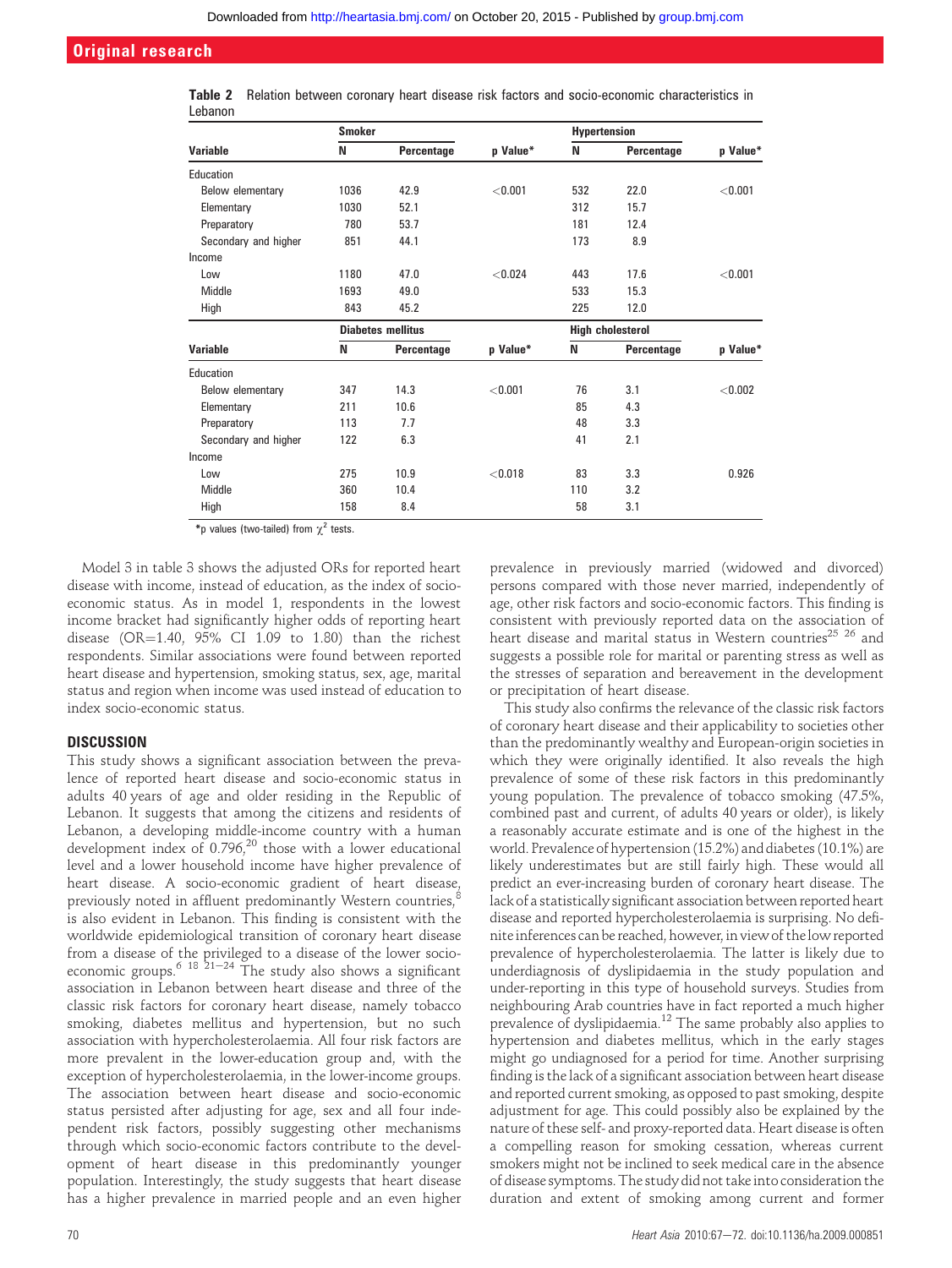| <b>Table 3</b> Association between reported heart disease and the classic |  |
|---------------------------------------------------------------------------|--|
| risk factors for coronary heart disease, socio-economic variables and     |  |
| demographic characteristics, Lebanon 2004                                 |  |

| <b>Variable</b>            | Model 1<br>OR (95% CI)  | Model 2<br>OR (95% CI)                      | Model 3<br>OR (95% CI)                  |
|----------------------------|-------------------------|---------------------------------------------|-----------------------------------------|
| Education                  |                         |                                             |                                         |
| Less than<br>elementary    |                         | 2.82 (2.19 to 3.63) 1.53 (1.15 to 2.04) $-$ |                                         |
| Elementary                 |                         | 1.80 (1.37 to 2.37) 1.34 (1.00 to 1.80) $-$ |                                         |
| Preparatory                |                         | 1.40 (1.03 to 1.90) 1.27 (0.95 to 1.55) $-$ |                                         |
| Secondary and<br>higher    | 1                       | 1                                           |                                         |
| Income                     |                         |                                             |                                         |
| Low                        | 1.52 (1.21 to 1.92) $-$ |                                             | 1.40 (1.09 to 1.80)                     |
| Middle                     | 1.17 (0.93 to 1.47) $-$ |                                             | 1.17 (0.92 to 1.48)                     |
| High                       | 1                       |                                             | 1                                       |
| Smoking status             |                         |                                             |                                         |
| Current                    |                         |                                             | 0.75 (0.60 to 0.94) 0.75 (0.60 to 0.94) |
| Past                       |                         |                                             | 2.31 (1.85 to 6.88) 2.33 (1.87 to 2.92) |
| Hypertension               |                         |                                             | 1.24 (1.01 to 1.53) 1.24 (1.00 to 1.53) |
| Diabetes mellitus          |                         |                                             | 1.24 (0.97 to 1.53) 1.24 (0.98 to 1.58) |
| Hypercholesterolaemia      |                         |                                             | 0.79 (0.48 to 1.30) 0.80 (0.49 to 1.32) |
| Male sex                   |                         |                                             | 1.44 (1.13 to 1.83) 1.43 (1.11 to 1.82) |
| Age                        |                         |                                             |                                         |
| $40 - 49$                  |                         | 1                                           | 1                                       |
| $50 - 59$                  |                         |                                             | 2.01 (1.47 to 2.76) 2.10 (1.53 to 2.88) |
| $60 - 69$                  |                         |                                             | 3.28 (2.39 to 4.51) 3.55 (2.60 to 4.83) |
| $70+$                      |                         |                                             | 4.90 (3.48 to 6.88) 5.37 (3.87 to 7.44) |
| Labour-force participation |                         |                                             |                                         |
| Active                     |                         | 1                                           | 1                                       |
| Inactive                   |                         |                                             | 1.22 (0.95 to 1.55) 1.25 (0.98 to 1.59) |
| Marital status             |                         |                                             |                                         |
| Married                    |                         |                                             | 2.81 (1.58 to 4.97) 3.01 (1.70 to 5.33) |
| Previously married         |                         |                                             | 3.65 (2.02 to 6.60) 3.91 (2.17 to 7.06) |
| Region                     |                         |                                             |                                         |
| Bekaa valley               |                         | 1                                           | 1                                       |
| North                      |                         |                                             | 0.99 (0.69 to 1.42) 0.99 (0.69 to 1.42) |
| Mount Lebanon              |                         |                                             | 1.29 (0.94 to 1.78) 1.28 (0.93 to 1.77) |
| South and Nabatia          |                         |                                             | 1.05 (0.73 to 1.52) 1.05 (0.73 to 1.52) |
| Beirut                     |                         |                                             | 1.86 (1.20 to 2.89) 1.83 (1.27 to 2.62) |

smokers, owing to the lack of requisite data. That would have been a better indicator of the exposure to tobacco smoke.

Previous studies suggested that societal factors operate mostly through established risk factors, and hence that the elimination, even if it were possible, of these risk factors would eliminate most of coronary artery disease.<sup>9-11</sup> Because of the persistence of the association between measures of socio-economic status and heart disease despite adjustment for the classic risk factors, this study suggests that there might be other intermediaries through which societal factors can influence the development of heart disease. The elucidation of such mechanisms, which might be more important in certain societies, would be essential for the implementation of effective preventive strategies. Psychosocial distress could be such an intermediary. Previous studies have suggested an immediate role for psychological distress in heart disease, perhaps as a trigger of acute events,  $2728$  other studies established a role for psychological distress as an upstream risk factor for CHD possibly acting through the intermediacy of life style factors, such as tobacco smoking, physical inactivity and poor dietary habits.<sup>29 30</sup> Data from the INTERHEART study suggested a very important role for psychological distress as a risk factor for myocardial infarction in the Arab Middle Eastern Countries, especially in females.<sup>4</sup> Lebanon is a country that has witnessed several conflicts over the past century, and

especially over the past three decades, and it is reasonable to imagine that such conflicts caused high levels of psychological distress. Psychological distress and other risk factors such as physical inactivity, obesity, dietary patterns and alcohol consumption were not taken into consideration in this study. Although they all, with the possible exception of alcohol consumption, operate to a great extent through established risk factors, it is conceivable that part of their effect is mediated through other mechanisms. Although studies from Western societies suggested that the socio-economic disparities in the classic risk factors account for the major part of the socioeconomic gradient of  $CHD<sub>1</sub><sup>9–11</sup>$  this might not be the case in non-European ethnic groups and in low- and intermediateincome societies. It is conceivable that psychosocial stress plays multiple complex roles, directly and indirectly, in the development of CHD and its clinical presentations.

This study suffers from several other limitations. First, although more than 97% of the diagnoses were reportedly made by medical professionals, the data are self- and proxy-reported. Although a pervious study suggested the reliability and validity of such data in the Lebanese context, $31$  the data undoubtedly underestimate the real prevalence of the medical conditions in question. People of lower socio-economic status are less likely to seek primary health maintenance medical care, and as a consequence certain conditions, notably hypertension and hypercholesterolaemia, might go undiagnosed for longer periods of time than in people of higher education and more means. This phenomenon could have played a role in weakening the associations detected in this study, suggesting perhaps that there is even a stronger inverse relation between heart disease and socioeconomic status. Another limitation of the study is the fact that only two chronic diseases were captured for each subject in the survey data. For subjects with heart disease and more than one risk factor, information on second, third and possibly fourth risk factors was not captured. This phenomenon also likely weakened the detected associations. These two deficiencies could explain the low reported prevalence of hypertension and hypercholesterolaemia in this study, compared with data obtained from other sources. $32-34$  In view of this inherent tendency to underestimation of true prevalence, the prevalence of reported diabetes mellitus in the study population is surprisingly high. It is comparable with the prevalence of diabetes mellitus obtained in other population-based studies and in neighbouring countries. This suggests an even higher prevalence of diabetes mellitus in the study population.12 35 36

Furthermore, the study survey grouped all heart disease under one category and did not define it further. The analysis looked at the relation between this grouped heart disease category and the risk factors for CHD. This assumed that the majority of heart disease in the study population is coronary heart disease. While this might be a reasonable assumption based on available data, $34\frac{37-40}{10}$  the uncovered associations might have been further weakened by grouping all types of heart disease under one category. The study did not examine gender differences in the association between heart disease and other variables. This was due to the low numbers and decreased power of the analysis in gender-based groups. Gender-based analysis would have been of interest vis-à-vis smoking status, educational level and labour force participation, variables that are known to have a large gender-based variability in Arab Middle Eastern countries. Although Lebanon has the highest percentage of female smokers and one of the highest female education levels of the Arab countries, $19$  the prevalence of smoking and educational level among men is likely higher, especially in rural and non-urban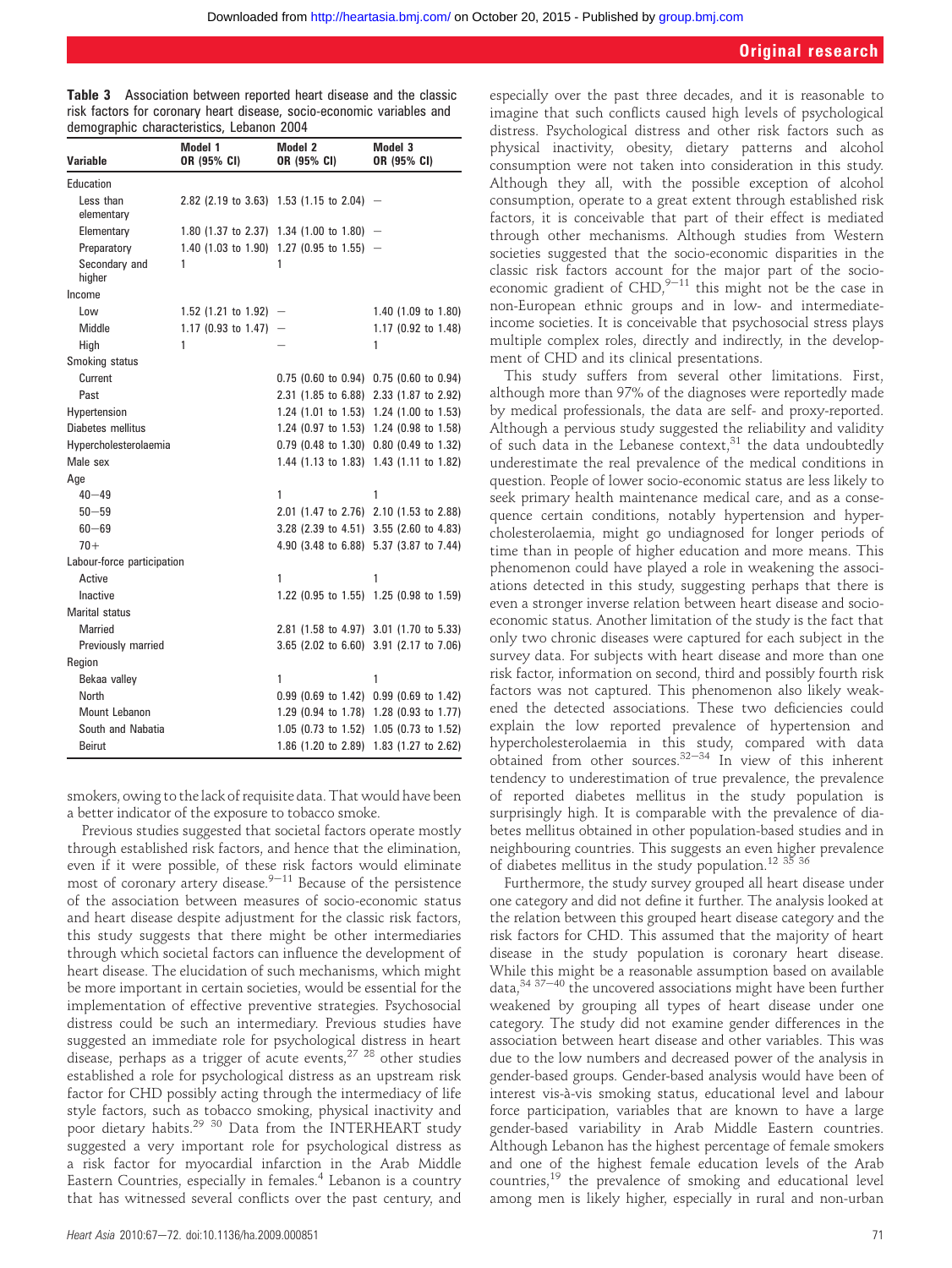## **Original research**

areas. The diverse religious and cultural composition of Lebanon makes further interpretation of the results and their applicability to cultural subgroups difficult. The higher reporting of heart disease in Beirut might be attributed to the urban lifestyle and its well established effects on the incidence of CHD. Finally, the findings of this study were based on data from a cross-sectional survey, thereby preventing inferences of causation. Although the direction of some associations reported was clear (eg, age and heart disease), reverse causality cannot be ruled out, given the cross-sectional nature of the study design.

Despite its limitations, this is the first study examining the socio-economic disparities in heart disease in an Arab Middle Eastern country. It suggests that heart disease might be more prevalent in people with lower educational level and lower income, independently of the major classic medical risk factors. It also suggests the possible presence of other socio-economically determined factors and mechanisms mediating the development of heart disease. The elucidation of these mechanisms and, more importantly, improvement in education and decrease in poverty would be important steps in the development of effective preventive strategies against cardiovascular disease in the region. This study should serve as an impetus for future populationbased cohort studies examining cardiovascular disease and its risk factors in the Arab Middle Eastern countries.

#### Competing interests None.

Contributors TR formulated the research plan in consultation with MK. TR wrote the Introduction and Discussion sections and drafted all versions of the manuscript. He modified the tables and assembled all references. MK analysed the data and drafted the Methods and Results sections. He also commented on the entire manuscript. NA-R contributed to data analysis and prepared the initial versions of the tables and commented on the manuscript. SA came up with the initial study concept which was subsequently modified by TR. She also commented on the manuscript.

**Provenance and peer review** Not commissioned; not externally peer reviewed.

#### **REFERENCES**

- Magnus P, Beaglehole R. The real contribution of the major risk factors to the coronary epidemics: Time to end the 'only-50%' myth. Arch Intern Med 2001:161:2657-60
- 2. The world health report 2002. Reducing risks, promoting healthy life [homepage on the Internet]. 2003. http://www.who.int/whr/2002/en.
- 3. Greenland P, Knoll MD, Stamler J, et al. Major risk factors as antecedents of fatal and nonfatal coronary heart disease events.  $JAMA$  2003;290:891-7.
- 4. Yusuf S, Hawken S, Ounpuu S, et al. Effect of potentially modifiable risk factors associated with myocardial infarction in 52 countries (the INTERHEART study): Casecontrol study. Lancet 2004;364:937-52.
- 5. Hozawa A, Folsom AR, Sharrett AR, et al. Absolute and attributable risks of cardiovascular disease incidence in relation to optimal and borderline risk factors: Comparison of African American with white subjects-atherosclerosis risk in communities study. Arch Intern Med 2007;167:573-9.
- 6. Yusuf S, Reddy S, Ounpuu S, et al. Global burden of cardiovascular diseases: Part I: General considerations, the epidemiologic transition, risk factors, and impact of urbanization. Circulation 2001;104:2746-53.
- 7. **Murray CJL,** Lopez AD, eds. The global burden of disease: A comprehensive assessment of mortality and disability from diseases, injuries, and risk factors in 1990 and projected to 2020. Boston, MA: Harvard School of Public Health, 1996:247-93.
- 8. Closing the gap in a generation: Health equity through action on the social determinants of health [homepage on the Internet]. 2008. http://www.who.int/ social\_determinants/final\_report/en.
- 9. **Kivimaki M,** Shipley MJ, Ferrie JE, et al. Best-practice interventions to reduce socioeconomic inequalities of coronary heart disease mortality in UK: A prospective occupational cohort study. Lancet 2008;372:1648-54.
- 10. **Lynch J.** Davey Smith G. Harper S, et al. Explaining the social gradient in coronary heart disease: Comparing relative and absolute risk approaches. J Epidemiol Community Health  $2006;60:436-41$ .
- 11. Singh-Manoux A, Nabi H, Shipley M, et al. The role of conventional risk factors in explaining social inequalities in coronary heart disease: The relative and absolute approaches to risk. Epidemiology 2008;19:599-605.
- 12. Husseini A, Abu-Rmeileh N, Mikki N, et al. Cardiovascular diseases, diabetes
- mellitus, and cancer in the occupied Palestinian territory. Lancet  $2009;373:1041-9$ . 13. Kark JD, Gordon ES, Haklai Z. Coronary heart disease mortality among Arab and Jewish residents of Jerusalem. Lancet 2000;356:1410-11.
- 14. World Health Organization. Neglected global epidemics: Three growing threats. Shaping the future. The world health report. Geneva: World health organization,  $2003:85 - 91$
- 15. Preventing chronic diseases: A vital investment [homepage on the Internet], 2005. http://www.who.int/chp/chronic\_disease\_report/en/.
- 16. **Kark JD,** Fink R, Adler B, et al. The incidence of coronary heart disease among Palestinians and Israelis in Jerusalem. Int J Epidemiol 2006;35:448-57.
- 17. Abu-Rmeileh NM, Husseini A, Abu-Arqoub O, et al. Mortality patterns in the West Bank, Palestinian territories, 1999-2003. Prev Chronic Dis 2008;5:A112.
- 18. **Kaplan GA,** Keil JE. Socioeconomic factors and cardiovascular disease: A review of the literature. Circulation 1993:88:1973-98.
- 19. Lebanon Family Health Survey 2004. Principal report. Beirut, Lebanon: Ministry of Social Affairs and Pan Arab Project for Family Health, 2006.
- 20. Human development report 2007/2008 [homepage on the Internet], 2008. http:// hdrstats.undp.org/2008/countries/country\_fact\_sheets/cty\_fs\_LBN.html.
- 21. **Marmot MG, Kogevinas M, Elston MA. Socioeconomic status and disease. WHO** Reg Publ Eur Ser 1991:37:113-46.
- 22. Reddy KS. Cardiovascular diseases in india. World Health Stat  $Q$  1993;46:101-7.
- 23. Popkin BM. The nutrition transition and its health implications in lower-income countries. Public Health Nutr 1998;1:5-21.
- 24. **Anon.** National heart, lung, and blood institute fact book, fiscal year 1999 USA. Bethesda, MD: National Institutes of Health, 1999.
- 25. **Zhang Z.** Marital history and the burden of cardiovascular disease in midlife. Gerontologist 2006;46:266-70.
- 26. **Eaker ED,** Sullivan LM, Kelly-Hayes M, et al. Marital status, marital strain, and risk of coronary heart disease or total mortality: The Framingham offspring study.  $Psychosom Med 2007;69:509-13.$
- 27. Lampert R, Jain D, Burg MM, et al. Destabilizing effects of mental stress on ventricular arrhythmias in patients with implantable cardioverter-defibrillators.  $Circulation$   $2000;101:158-64.$
- 28. **Dimsdale JE.** Psychological stress and cardiovascular disease. J Am Coll Cardiol 2008:51:1237-46.
- 29. Hamer M, Molloy GJ, Stamatakis E. Psychological distress as a risk factor for cardiovascular events: Pathophysiological and behavioral mechanisms. J Am Coll Cardiol 2008;52:2156-62.
- 30. von Kanel R. Psychological distress and cardiovascular risk: What are the links? J Am Coll Cardiol 2008;52:2163-5.
- 31. Halabi S, Zurayk H, Awaida R, et al. Reliability and validity of self and proxy reporting of morbidity data: a case study from Beirut, Lebanon. Int J Epidemiol 1992;21:607-12.
- 32. **Abdul-Rahim HF,** Husseini A, Bjertness E, et al. The metabolic syndrome in the West Bank population: an urban-rural comparison. Diabetes Care 2001;24:275-9.
- 33. **Abdul-Rahim HF,** Husseini A, Giacaman R, et al. Diabetes mellitus in an urban Palestinian population: prevalence and associated factors. East Mediterr Health J  $2001;7:67-78.$
- 34. Tohme RA, Jurjus AR, Estephan A. The prevalence of hypertension and its association with other cardiovascular disease risk factors in a representative sample of the Lebanese population.  $J$  Hum Hypertens 2005;19:861-8.
- 35. **Hirbli KI,** Gerges TA, Karam VJ, et al. The estimation of the prevalence of diabetes mellitus in Lebanon. J Med Liban 1992;40:22-30.
- 36. Hirbli KI, Jambeine MA, Slim HB, et al. Prevalence of diabetes in greater Beirut. Diabetes Care 2005;28:1262.
- 37. Mclaren DS, Ammoun C, Houri G, et al. Coronary heart disease in Lebanon; a public health problem. J Med Liban 1964;17:15-22.
- 38. United Nations Fund for Population Activities and the Ministry of Social **Affairs.** Statistical tables for the population and housing census,  $1994 - 1996$ . Beirut: Ministry of Social Affairs, 1997.
- 39. Salti I, Khogali M, Alam S, et al. Epidemiology of cardiovascular risk factors among adult Lebanese population. Lebanese Tech Rep 1998;4:1-72.
- 40. **Sibai AM,** Fletcher A, Hills M, et al. Non-communicable disease mortality rates using the verbal autopsy in a cohort of middle aged and older populations in Beirut during wartime, 1983-93. J Epidemiol Community Health 2001;55:271-6.